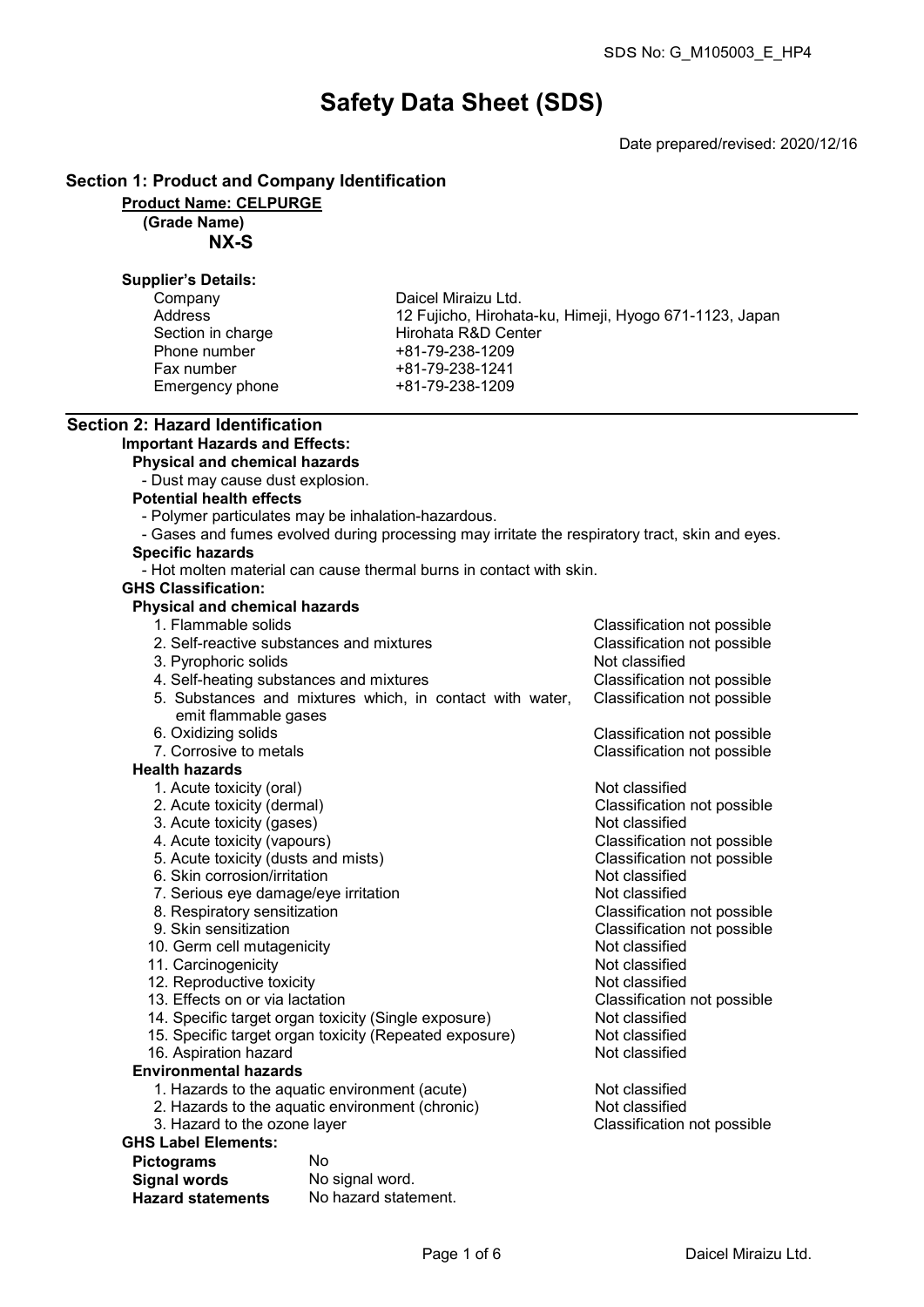#### Precautionary statements

Prevention

- Read the Safety Data Sheet (SDS) before handling the material. Do not handle until all safety precautions have been understood.

- Use protective gears when you handle the material.

- Provide a local ventilation system in the processing room.
- Avoid release to the environment.

- Use appropriate fire extinguisher in case of fire.

Response

- IF IN EYES: Rinse cautiously with water for several minutes. Remove contact lenses, if present and easy to do. Continue rinsing.

- If eye irritation persists: Get medical advice/attention.

- IF ON SKIN: Wash with plenty of water.

**Storage** 

- Protect from sunlight. Store away from heat, open flames and all ignition sources.

Disposal

- Dispose of contents and container should be in accordance with applicable laws and ordinances.

#### Section 3: Composition/Information on Ingredients Substance/Mixture:

## Mixture

Ingredients:

Polystyrene(PS) Others (Trade Secret)

#### Composition:

PS Equal to or greater than 80 mass percent

Others Less than 20 mass percent

\* Trade secret as to precise ratio of ingredients.

Hazardous Ingredients/Impurities, which are within the meaning of the GHS, and are present above cut-off level:

The material(s) does not contain any hazardous ingredients/impurities.

Published Reference No. of Gazette (Japan):

## PS:6-120

CAS No:

PS:9003-53-6

## Section 4: First-Aid Measures

#### Inhalation:

If inhaled a volume of vapors or gases of the hot molten material, remove victim to fresh air and keep at rest. Get medical attention in case having coughs, breathing or other difficulties.

#### Skin Contact:

Wash with water. Get medical attention in case of suffering from eczema. If contacted with condensates of gases evolved from the hot molten material, wash thoroughly with soapy water. If contact with the hot molten material, cool in clean water and get medical attention.

#### Eye Contact:

Rinse eyes with plenty of water immediately. Rubbing eyes may cause irritation or injure the cornea. Remove contact lenses, if present and easy to do. Get medical attention in case of any abnormalities.

#### Ingestion:

No acute toxicity if swallowed. If large amount swallowed, get medical attention.

#### Section 5: Fire-Fighting Measures

#### Extinguishing Media:

Water, carbon dioxide, dry chemical, foam

#### Specific Hazards arising from the Chemical:

The material may produce intense heat, dense black smoke, toxic fumes of gases containing carbon dioxide, carbon monoxide and nitrogen/phosphorus/halogen compounds on combustion.

#### Special Protective Actions for Fire-Fighters:

Fire-fighters should be equipped with self-contained breathing apparatus and wear proper protective equipment (helmet with face shield, bunker coats, gloves and rubber boots).

### Section 6: Accidental Release Measures

Personal Precaution, Protective Equipment and Emergency Procedures: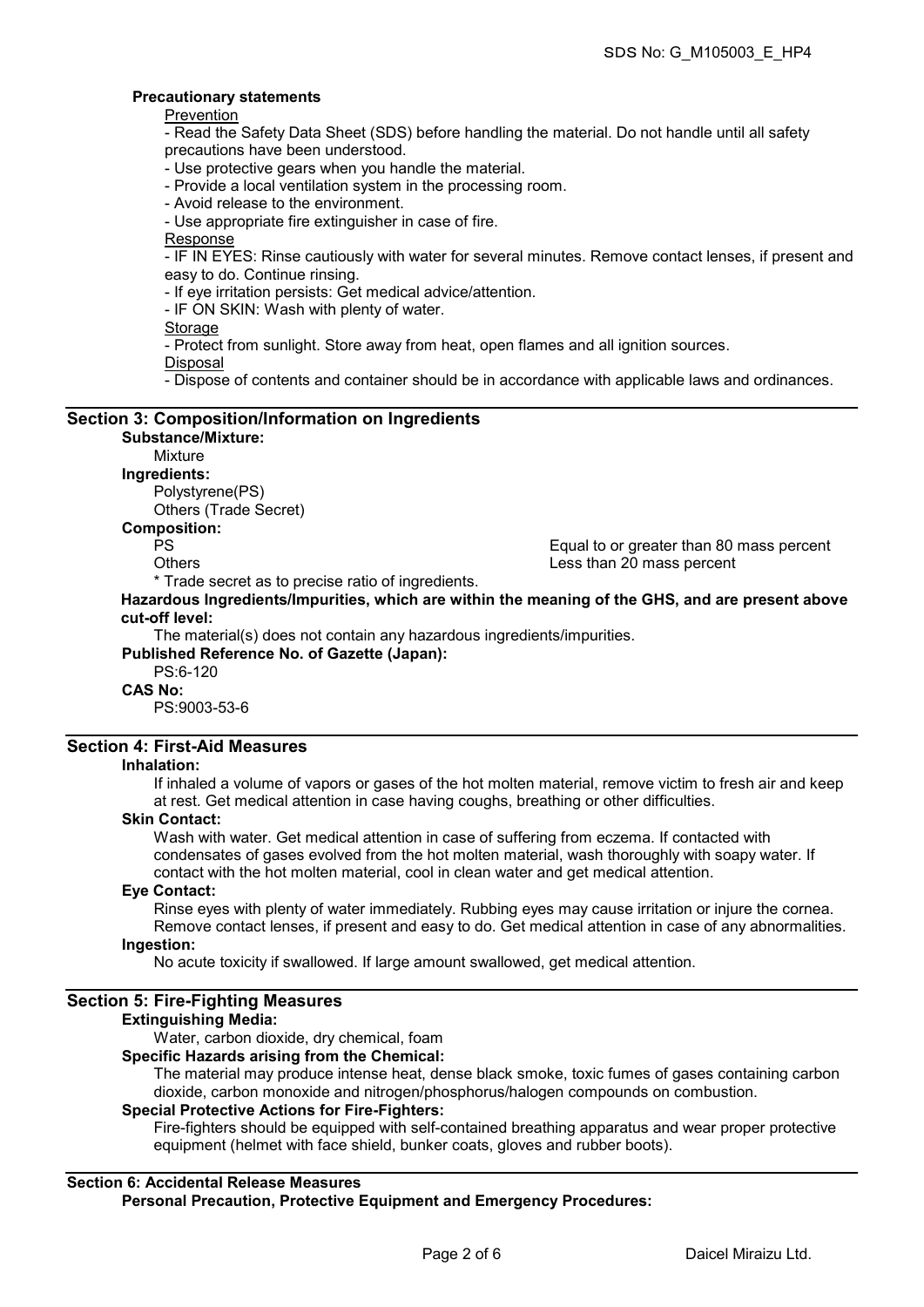Spilled material may cause slippage. Collect and dispose them with proper protective gears on if spilled.

#### Environmental Precautions:

Spills and releases of the material might cause environmental pollution. Immediate and full recovery should be done if accidentally spilled or released.

#### Methods and Materials for Containment and Cleaning Up:

Shovel and sweep up spills and releases, or use industrial vacuum cleaner. Put them into container for disposal.

#### Second Accident Prevention Measure:

Eliminate heat, open flames and all ignition sources nearby.

### Section 7: Handling and Storage

#### Handling:

#### Technical measure

- Wear protective gears to avoid burn on molding process.
- Wear protective gears to avoid contact in eyes or on skin, and to avoid inhalation, whenever gases,

fumes or dusts are generated on handling or processing. Local ventilation may be recommended. Hygienic measure

- 
- Gases and fumes evolved during processing may irritate the respiratory tract and skin, large amount of them might cause nausea and headache in certain people. Avoid inhalation.

#### Precautions for safe handling

- Molten material under high temperature may decompose and produce hazardous gases and may ignite at worst when left in air uncooled, so cool it down (for example, in water) immediately.
- Molten material inside the heating unit (for example, heating barrel of injection machine) under high temperature may produce hazardous gases when left for a time, so be careful.
- Dust emerged from cutting, sanding, grinding or other mechanical processing may cause dust
- explosion with static discharge or electrical sparks. Keep work places clean to avoid accumulation. Storage:

#### Conditions for safe storage

- Protect from sunlight. Keep away from heat, open flames and all ignition sources. Take precautionary measures against static discharge. Protect from water and moisture. Avoid overload to prevent collapse of cargos.

#### Specific designs for vessels

- No information is available.

#### Section 8: Exposure Controls/Personal Protection

#### Control Concentration:

Not established.

#### Tolerable Concentration:

Not established. The figures shown below can be used for reference.

Japan Association of Industrial Health (2014) Class 3 dust

|                     | TWA            | respirable                              | 2 mg/m $3$         |
|---------------------|----------------|-----------------------------------------|--------------------|
|                     | TWA            | total                                   | $8 \text{ mg/m}^3$ |
| <b>ACGIH (2012)</b> |                | PNOS (Particle Not Otherwise Specified) |                    |
|                     |                | TLV-TWA respirable                      | 3 mg/m $3$         |
|                     | <b>TLV-TWA</b> | total                                   | 10 mg/m $3$        |
|                     |                |                                         |                    |

#### Engineering Measure:

Gases and fumes may be evolved during processing at high temperature, therefore, installation of local ventilation is recommended.

#### Respiratory Protection:

Dust respirator should be worn in mechanical processing or sanding of moldings that may cause dust. In high gases/fumes concentration area, a chemical cartridge respirator (for organic chemicals) should be worn.

#### Hand Protection:

Use adiabatic gloves in handling molten material.

#### Eye Protection:

Use protective goggles in operations that may cause dust.

#### Skin and Body Protection:

Wear clothes with long sleeves in handling hot molten material.

#### Section 9: Physical and Chemical Properties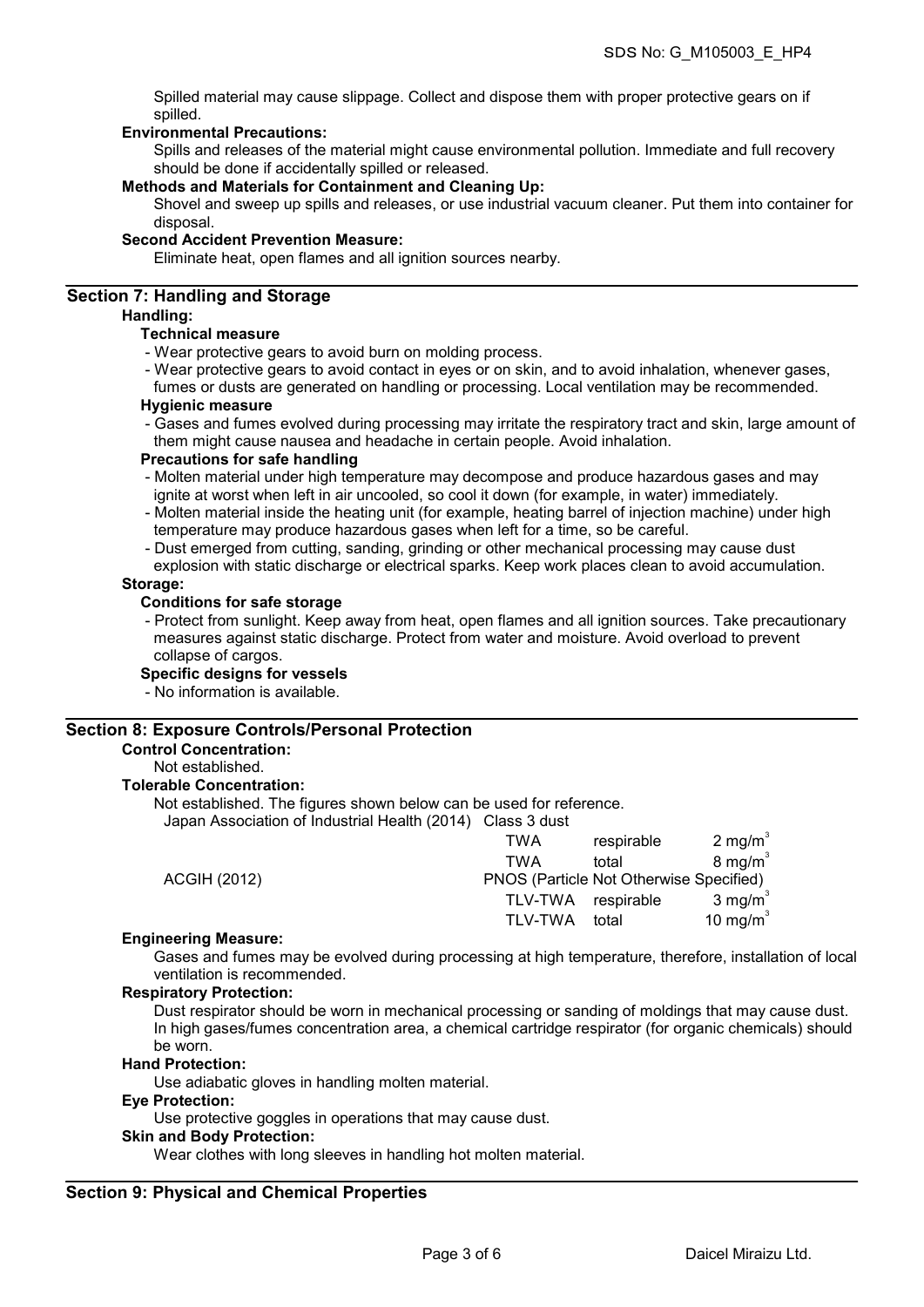| <b>Physical State:</b>                               | Solid in granular shape                               |
|------------------------------------------------------|-------------------------------------------------------|
| Colour:                                              | Indefinite (the colour differs depening on the colour |
|                                                      | number)                                               |
| Odour:                                               | Odourless (normal temperature)                        |
| <b>Melting Point/Freezing Point:</b>                 | Shows no definite melting point.                      |
| <b>Flammability:</b>                                 | May catch fire                                        |
| <b>Upper/Lower Flammability or Explosive Limits:</b> | No information                                        |
| <b>Flash Point:</b>                                  | No information                                        |
| <b>Auto-Ignition Temperature:</b>                    | No information                                        |
| Solubility:                                          | Insoluble in water                                    |
| <b>Vapour Pressure:</b>                              | No information                                        |
| <b>Relative Density:</b>                             | Approx.1.1                                            |
| <b>Particle Characteristics:</b>                     | Polymer particles might form explosive gas mixture    |

#### Section 10: Stability and Reactivity

Reactivity:

The material does not react with water.

Chemical Stability:

Stable in normal storage and handling.

#### Possibility of Hazardous Reactions:

No information

Conditions to Avoid:

Handling and storage near heat, open flames and all ignition sources. Storage under sunlight. Incompatible Materials:

#### None

#### Hazardous Decomposition Products:

The material may produce dense black smoke, toxic fumes of gases containing carbon dioxide, carbon monoxide and nitrogen/phosphorus/halogen compounds on combustion.

#### Section 11: Toxicological Information

Acute Toxicity (Oral): No data available Acute Toxicity (Dermal): No data available Acute Toxicity (Gases): No data available Acute Toxicity (Vapours): No data available Acute Toxicity (Dusts and Mists): No data available Skin Corrosion/Irritation: No data available (Gases/fumes evolved during drying/processing may be irritative.) Serious Eye Damage/Eye Irritation: No data available (Gases/fumes evolved during drying/processing may be irritative.) Respiratory Sensitization: No data available Skin Sensitization: No data available Germ Cell Mutagenicity: No data available Carcinogenicity: No data available Reproductive Toxicity: No data available Effects on or via Lactation: No data available Specific Target Organ Toxicity (Single Exposure): No data available Specific Target Organ Toxicity (Repeated Exposure): No data available Aspiration Hazard: No data available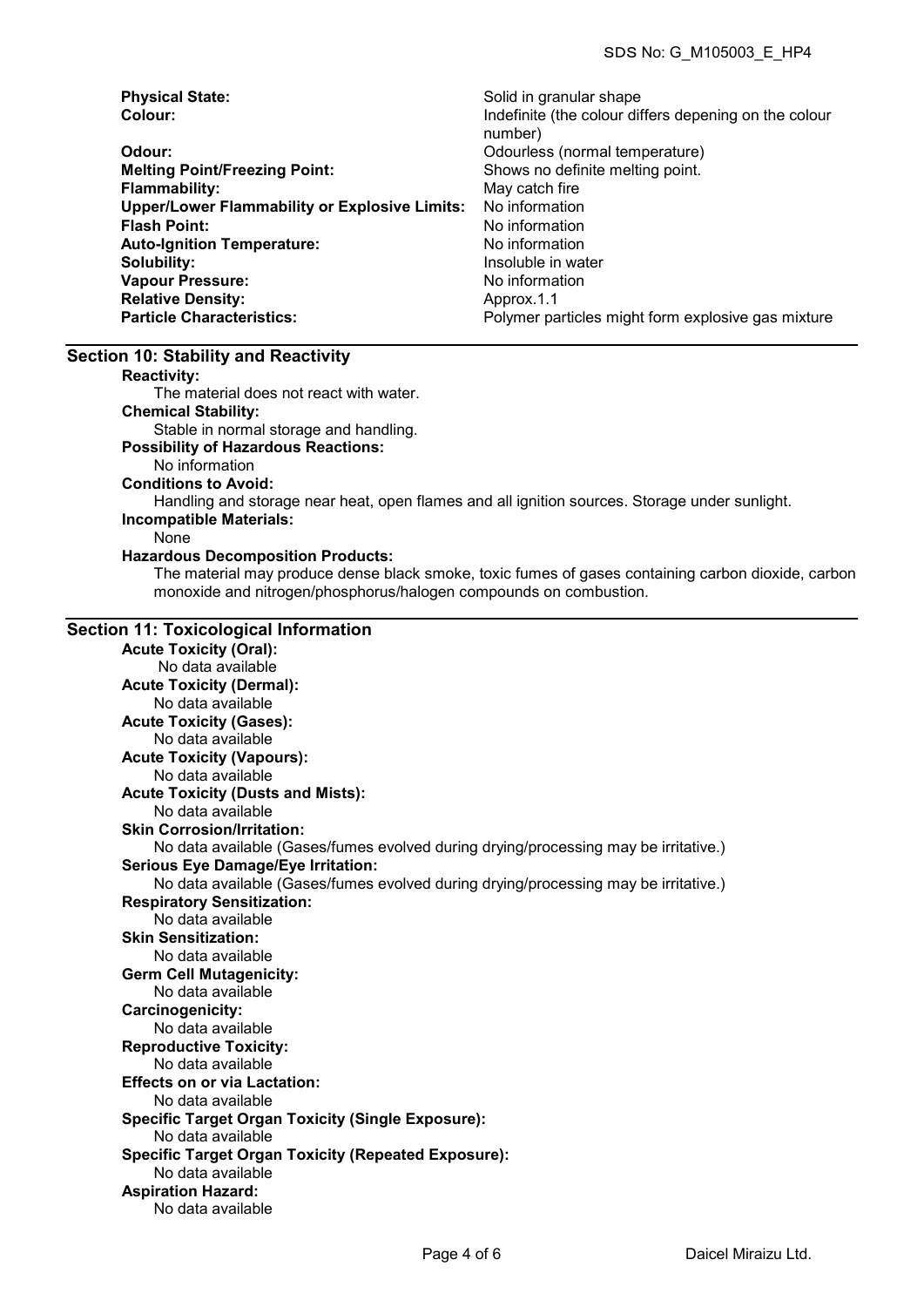#### Section 12: Ecological Information

## Toxicity:

No data available Persistence and Degradability: No data available Bioaccumulative Potential: No data available

#### Mobility in Soil:

No data available

## Hazard to the ozone layer:

## No data available

## Other adverse effects:

Never be abandoned or dumped in any ocean or water area in order to prevent marine animals and birds from ingesting.

## Section 13: Disposal Consideration

Dispose of the material and its container should be in accordance with applicable laws and ordinances.

#### Section 14: Transport Information

The material is not classified as dangerous/hazardous substance/mixture under any international transport regulations by road, rail, sea or air.

| UN Number:                        |
|-----------------------------------|
| <b>UN Proper Shipping Name:</b>   |
| <b>UN Transport Hazard Class:</b> |
| <b>UN Packing Group:</b>          |
| <b>Environmental Hazards:</b>     |
|                                   |

Not classified Not classified Not classified Not classified Not classified as marine pollutant substance/mixture according to the IMDG Code.

#### Special Precautions for users:

- Secure the containers firmly to prevent collapse of cargos.

- Avoid wetting or rough handling to prevent the containers from damage.
- Spilled material may cause a slipping hazard, therefore, collect them immediately if spilled.

## Section 15: Regulatory Information

#### Domestic Regulation(Japan):

## The Fire Defense Law - Designated as Flammables (3,000kg or above in storage).

Poisonous and Deleterious Substances Control Law

- Not designated as poisonous nor deleterious substances.

#### Pollutant Release and Transfer Register (PRTR Law)

- The material(s) does not contain any relevant substances.

#### Industrial Safety and Health Law (Article 57-2)

- The material(s) does not contain any relevant substances.

## Wastes Disposal and Public Cleaning Law

- Industrial Waste (Waste Plastics)

## Foreign Exchange and Foreign Trade Law

- Goods relevant to row 16 of appended Table 1 of Export Trade Control Order.

#### International Regulation:

The material is not subject to the Montreal Protocol on Substances that Deplete the Ozone Layer, the Stockholm Convention on Persistent Organic Pollutants nor the Rotterdam Convention on the Prior Informed Consent Procedure for Certain Hazardous Chemicals and Pesticides in International Trade.

## Section 16: Other Information

#### Disclaimer:

- The information herein has been prepared on the basis of the materials, information, and data available at the time being drawn up. The information may be revised with subsequently acquired knowledge. Normal handling has been presupposed for the precautionary items. Safety measures appropriate to application and usage should be taken in special handling or usage.

- User is solely responsible for decision of applying the information herein in usage of the appropriate products.

- This SDS is the English version translated from the Japanese SDS which is prepared for domestic